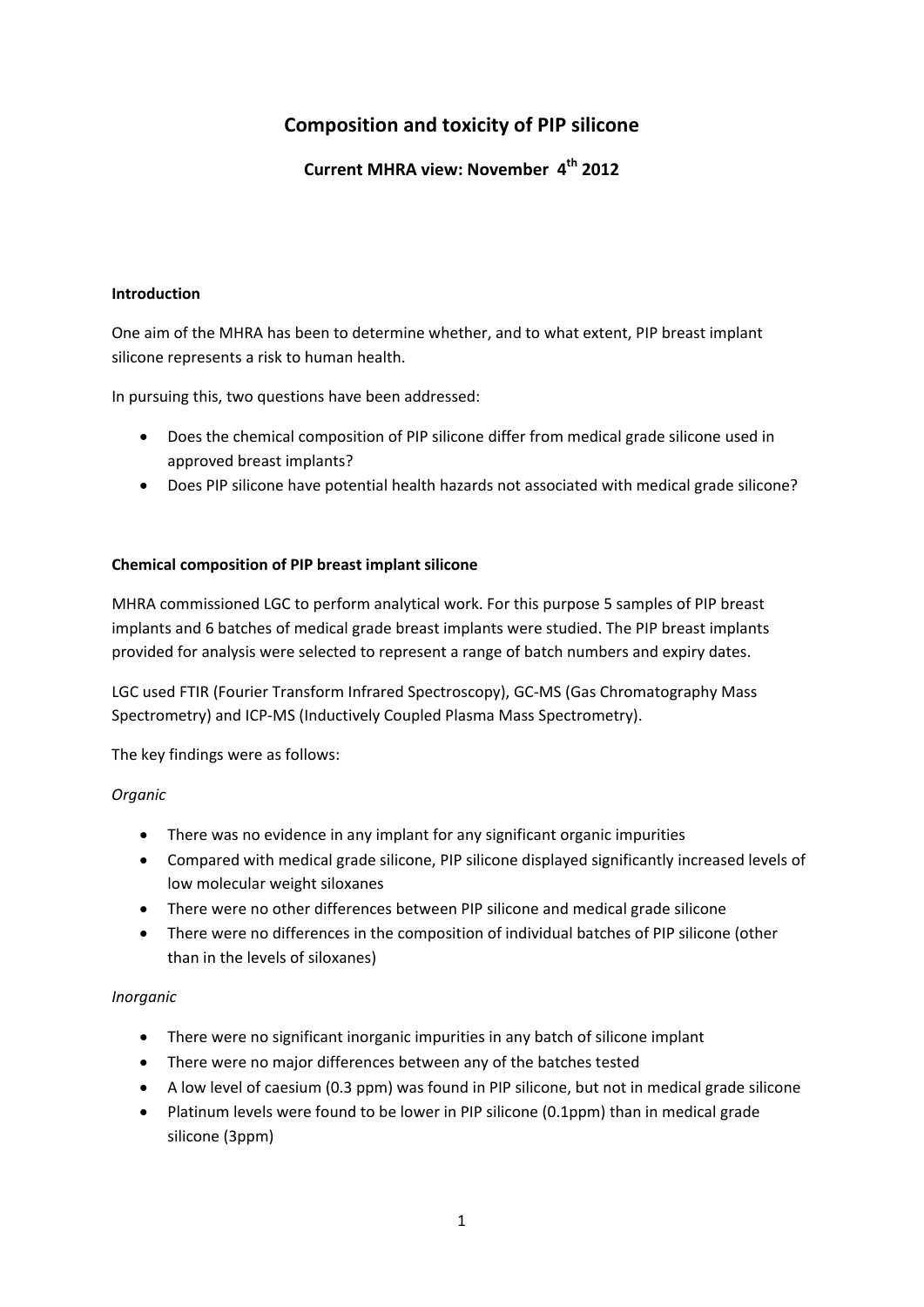The conclusions that can be drawn from this are:

- *PIP batches do not display batch to batch variation with respect to chemical composition, other than with regard to levels of siloxanes*
- *The only potentially biologically relevant differences between PIP silicone and medical grade silicone is that in the former there are increased levels of siloxanes*

These data are consistent with comparable analyses conducted by Agence Francaise de Securite Sanitaire des Produits de Sante (AFSSAPS; the French regulatory authority), and by the Australian Therapeutic Goods Administration (TGA).

## **Toxicity testing of PIP silicone**

There is information available regarding genotoxicity, cytotoxicity and skin irritation from studies commissioned previously. These are summarised as follows:

## *Genotoxicity*

Studies commissioned by the MHRA and AFSSAPS in 2010 revealed that PIP silicone lacked genotoxic potential.

# *Cytotoxicity*

Testing by AFSSAPS in 2010 showed the absence of cellular cytotoxicity. More recently cytotoxicity tests commissioned by TGA have yielded the same negative result.

#### *Skin irritation*

In 2010 AFSSAPS reported that PIP silicone was positive (displayed skin irritant potential) in a rabbit assay in which the test material is administered intradermally.

More recently the TGA commissioned two separate studies, one performed in Australia and a second in Europe. In both instances all batches of test material, including organic and aqueous extracts of PIP silicone and PIP implant shells, were uniformly negative. The conclusion drawn at that time, based on all the data available, was that silicone from PIP breast implants lacked the potential to cause skin irritation.

Since then, in 2012, the MHRA commissioned additional studies on the ability of silicone from batches of PIP breast implants to cause genotoxicity, cellular cytotoxicity and skin irritation. These assessments were all conducted using well‐established and fully validated *in vitro* test methods. Five different batches of PIP breast implant (and 1 control implant of medical grade) were selected for analysis, and in each case both aqueous and organic extracts of implant silicone were tested.

In all tests both aqueous and organic extracts of all batches of implant silicone were uniformly negative.

These data provide additional confirmatory evidence that silicone derived from PIP breast implants is non‐genotoxic and lacks the potential to cause either cellular cytotoxicity or skin irritation.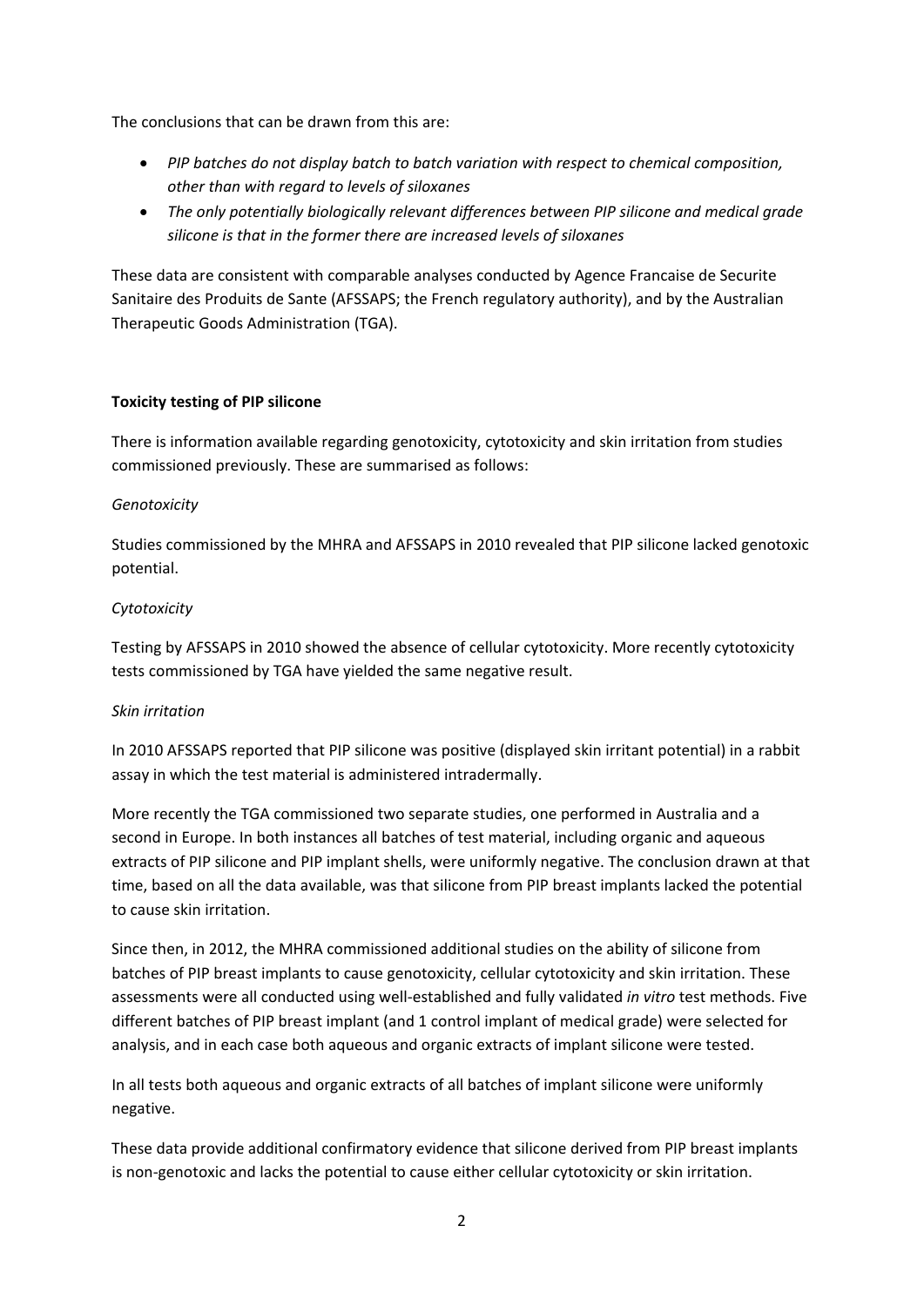# **Toxicity of siloxanes**

The programme of testing summarised above failed to disclose any toxic properties of silicone derived from PIP breast implants. It is nevertheless appropriate to consider the toxicity of siloxanes and whether their increased concentrations in PIP implant silicone represents a health risk.

The most common, and the most thoroughly investigated, siloxanes are:

*Octamethylcyclotetrasiloxane (D4)*

*Decamethylcyclopentasiloxane (D5)*

## *Dodecamethylcyclohexasiloxane (D6)*

These siloxanes are used in a wide variety of applications, including: sealants, paints, cosmetics and personal care products, waxes and polishes, textiles, paper coatings, mechanical fluids and others. Such exposures collectively may lead to detectable levels of siloxanes in the body. Thus, in 2005 results from Swedish National Screening Programme were published by the Swedish Environmental Research Institute. As part of that survey which focused on siloxanes, breast milk samples from 49 unselected and unidentified women were analysed. Eleven of those 49 samples were found to contain detectable levels of one or more of D4, D5 and D6.

- Siloxanes are not genotoxic
- It is generally accepted that these materials exhibit low acute toxicity following exposure by oral, dermal or inhalation administration
- They fail to cause skin or eye irritation
- They do not cause allergic sensitisation

One issue that needs to be addressed derives from a review of D4 by the SCCP (Scientific Committee on Consumer Products) dated 2005. In that review it was reported that inhalation exposure of rats to D4 was associated with delayed ovulation associated with reduced fertility. The No Observable Adverse Effect Level (NOAEL) was judged to be 300ppm by inhalation. On that basis siloxane D4 is identified under the CLP (Classification, Labelling and Packaging) regulations as having adverse effects on fertility.

Although D4 shows very weak estrogenic activity in a rat uterotrophic assay, the reproductive toxicity observed is believed not to be attributable to a direct estrogen receptor (ER)‐mediated effect. Rather it is proposed that the effects seen are due to D4 causing a delay or blockage of the luteinising hormone surge that is required for optimal timing of ovulation. The opinion of the SCCP is as follows:

"It can be concluded that the reproductive effects of D4 in female rats and mice are related to rodent *specific imbalance in the normal hormone milieu. Such imbalances are common in rodents and are of little relevance to humans".*

Moreover, in 2010 the Scientific Committee for Consumer Safety (SCCS) published this opinion: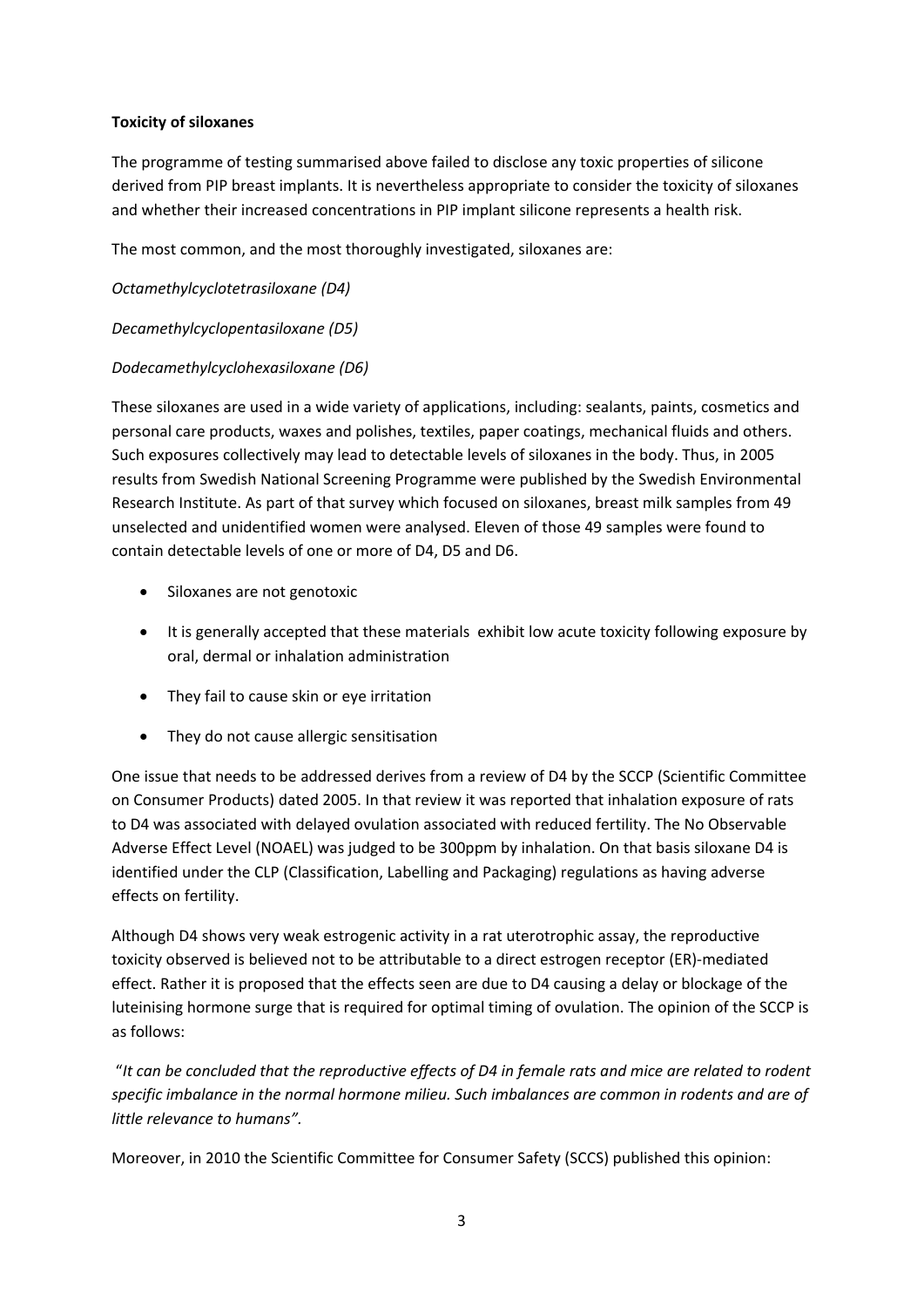"The SCCS is of the opinion that cyclomethicone (D4, D5) does not pose a risk for human health when *used in cosmetics"*

#### **Siloxanes risk assessment**

To date the only hazard of potential concern has been evidence from rodent studies of effects on female fertility. However, the opinion of the SCCP was that this does not represent a risk to human health.

It is nevertheless appropriate to consider the concentrations of siloxanes D4, D5 and D6 in PIP implants, and in medical grade implants, should formal risk assessments be required in the light of emerging data.

Some information about the levels of individual siloxanes D4, D5 and D6 in PIP breast implants has been provided by the LGC, as follows:

| Siloxane | Concentration ( $\mu$ g/g) median and (range) |
|----------|-----------------------------------------------|
| D4       | 180 (40-270)                                  |
| D5       | 210 (0-640)                                   |
| D6       | 170 (10-710)                                  |

The analyses revealed that the levels of D4, D5 and D6 found in extracts of PIP implants represented only a minor proportion of the total amount of siloxane species present.

In 2 batches of medical grade silicone that were analysed in the same way the data were as follows:

| <b>Siloxane</b> | Concentration ( $\mu$ g/g) sample 1/sample 2 |
|-----------------|----------------------------------------------|
| D4              | 20/50                                        |
| D5              | 10/10                                        |
| D6              | 20/10                                        |

It should also be appreciated that that the method used for extraction was not validated, and there is some uncertainty about the absolute concentrations of siloxanes D4, D5 and D6.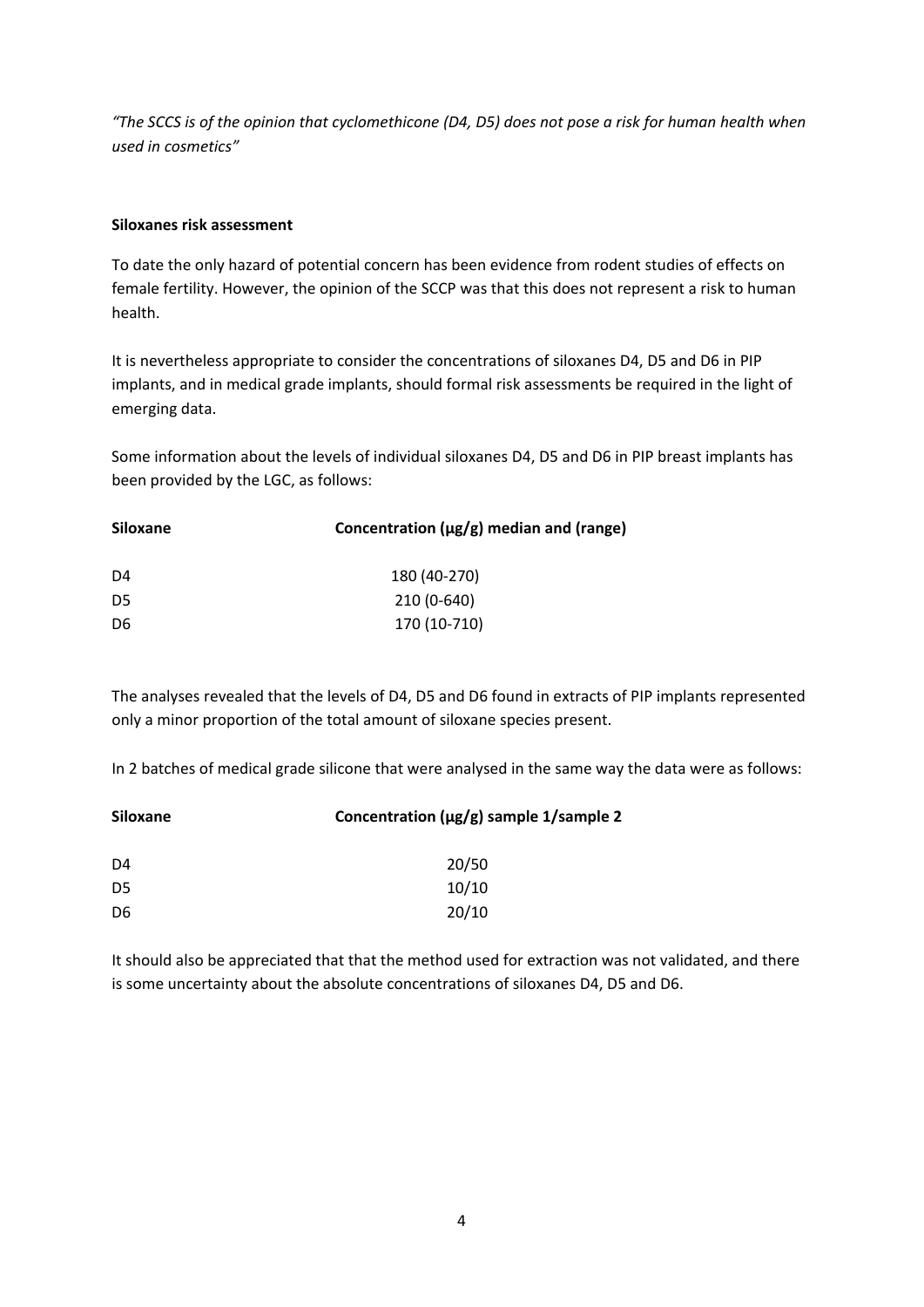It is appropriate to compare these data with similar analyses of PIP breast implants reported in March 2012 by the TGA. Those results were as follows:

| <b>Siloxane</b> | Concentration (ppm) median and (range) |
|-----------------|----------------------------------------|
| D4              | 136 (0-261)                            |
| D <sub>5</sub>  | 434 (0-710)                            |
| D <sub>6</sub>  | 474 (0-1005)                           |
|                 |                                        |

The units reported by LGC ( $\mu$ g/g) are equivalent to ppm used in the TGA study, so the results are broadly comparable with regard to the concentrations of D4, D5 and D6.

In the TGA report it was claimed that the results they obtained were generally consistent with those reported by AFSSAPS. Moreover, information provided to TGA by suppliers of the raw materials that were used to produce the gel used in PIP breast implants suggests that the above values provide a reasonable estimate of the levels of D4, D5 and D6 siloxanes.

AFSSAPS has reported that NUSIL silicone contained less than 50ppm low molecular mass silicones, and that is consistent with the results obtained by LGC using 2 batches of medical grade silicone.

Finally, it must be acknowledged that the siloxanes that have been the subject of most thorough examination (D4, D5 and D6) represented only a minor fraction of the total siloaxane content of PIP breast implants analysed by the LGC. There is little or no information about such siloxanes, but there is no reason to suspect that they represent any greater health risk than do the D4, D5 and D6 species.